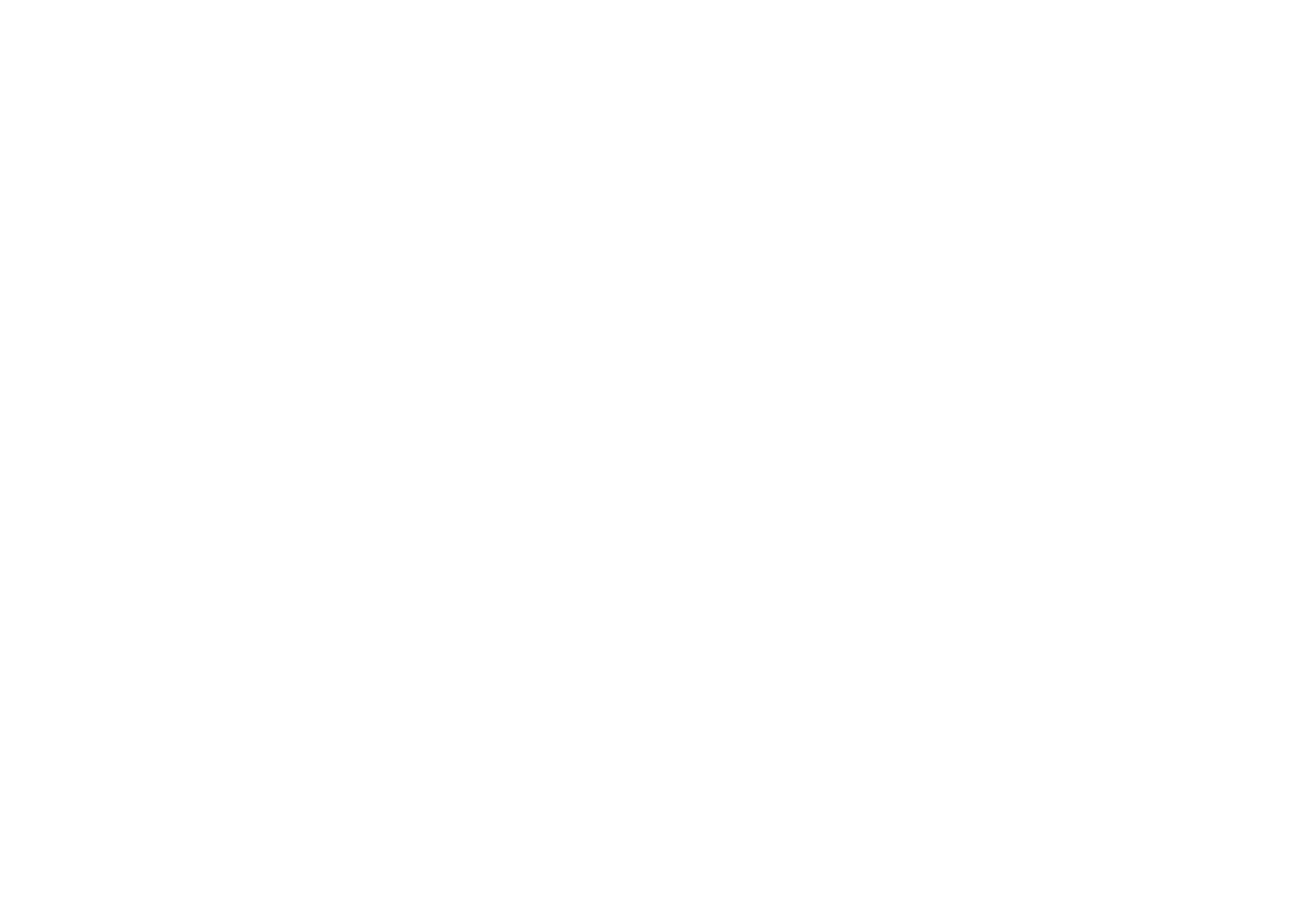

Worriken 3 **B-4750 BÜTGENBACH** Tel.: +32 80 21 51 36  $Fax: +32 80 22 16 27$ 

Calendar and prices 2022

# Beverly Weekend for<br>Family & Friends Beverly Midweek for 2

2A Rocky

For the midweeks up to 2 people including a service offer of your choice + Reduced prices for the stay and special discounts (1+1 free) on our service offers. The calculation of the service offers only takes place at the final invoice, after we have contacted you for dates and availability. For the weekends and school holidays up to 4 people (4 + 0 maximum additional people)

December 2021

| Wed                     | l hu               | Fri                     | Sat                         | Sun           | Mon | Tue      | Wed                   | Thu             | Fri | Sat                         | Sun | Mon | Tue     | Wed                  | Thu             | Fri | Sat                     | Sun | Mon | Tue     | Wed                 | Thu             | Fri | Sat                     | Sun | Mon | Tue     | Wed                     | Thu                   | Fri |  |
|-------------------------|--------------------|-------------------------|-----------------------------|---------------|-----|----------|-----------------------|-----------------|-----|-----------------------------|-----|-----|---------|----------------------|-----------------|-----|-------------------------|-----|-----|---------|---------------------|-----------------|-----|-------------------------|-----|-----|---------|-------------------------|-----------------------|-----|--|
| 01                      | 02                 | 03                      | 04                          | 05            | 06  | 07       | 08                    | 09              | 10  | 11                          | 12  | 13  | 14      | 15 <sup>15</sup>     | 16              | 17  | 18                      | 19  | 20  | 21      | 22                  | າາ              | 24  | 25                      | 26  | 27  | 28      | 29                      | 30                    | 31  |  |
| <b>BW Fa.&amp;Frie.</b> |                    | <b>BW Fa.&amp;Frie.</b> |                             |               |     |          | Midweek for 2         |                 |     | <b>BW Fa.&amp;Frie.</b>     |     |     |         | <b>Midweek for 2</b> |                 |     | <b>BW Fa.&amp;Frie.</b> |     |     |         | Midweek for 2       |                 |     | <b>BW Fa.&amp;Frie.</b> |     |     |         | <b>BW Fa.&amp;Frie.</b> |                       |     |  |
|                         | 470,00€<br>570,00€ |                         |                             |               |     | 440,00 € |                       | 440,00€         |     | 570,00€                     |     |     | 440,00€ |                      | 440,00€         |     | 570,00€                 |     |     | 440,00€ |                     | 440,00€         |     | 795,00€                 |     |     | 650,00€ |                         | $650,00 \text{ } \in$ |     |  |
| 820,00€                 |                    |                         | $520,00 \text{ }\mathsf{E}$ |               |     |          | 760,00€               |                 |     | $520,00 \text{ }\mathsf{E}$ |     |     |         | 760,00€              |                 |     | $520,00 \text{ E}$      |     |     |         | 760,00€             |                 |     | 730,00€                 |     |     |         | 1.180,00€               |                       |     |  |
|                         |                    |                         |                             |               |     |          |                       | Week 1.160,00 € |     |                             |     |     |         |                      | Week 1.160.00 € |     |                         |     |     |         |                     | Week 1.370.00 € |     |                         |     |     |         |                         | Week 1.576,75 €       |     |  |
| Price 4 pers.           |                    |                         |                             | Price 4 pers. |     |          | $Pr.2p+59€$ for ad.p. |                 |     | Price 4 pers.               |     |     |         | Pr.2p+59€ for ad.p.  |                 |     | Price 4 pers.           |     |     |         | Pr.2p+59€ for ad.p. |                 |     | Price 4 pers.           |     |     |         | Price 4 pers.           |                       |     |  |

#### January 2022

| Sat     | Sun                              | Mon | Tue     | Wed                     | Thu             | Fri | Sat                     | Sun | Mon | Tue      | Wed                  | Thu             | Fri | Sat                         | Sun           | Mon | Tue     | Wed                 | Thu             | Fri | Sat                     | Sur | Mon | Tue                        | Wed                 | Thu             | Fri | Sat                     | Sun             | Mon |
|---------|----------------------------------|-----|---------|-------------------------|-----------------|-----|-------------------------|-----|-----|----------|----------------------|-----------------|-----|-----------------------------|---------------|-----|---------|---------------------|-----------------|-----|-------------------------|-----|-----|----------------------------|---------------------|-----------------|-----|-------------------------|-----------------|-----|
| 01      | 02                               | 03  | 04      | 05                      | 06              | 07  | 08                      | 09  | 10  |          |                      | 13              | 14  |                             | 16            |     |         | 19                  | 20              | 21  | 22                      | າາ  | 24  | 25                         | 26                  | 27              | 28  | 29                      | 30 <sup>°</sup> | 31  |
|         | <b>BW Fa.&amp;Frie.</b>          |     |         | <b>BW Fa.&amp;Frie.</b> |                 |     | <b>BW Fa.&amp;Frie.</b> |     |     |          | <b>Midweek for 2</b> |                 |     | <b>BW Fa.&amp;Frie.</b>     |               |     |         | Midweek for 2       |                 |     | <b>BW Fa.&amp;Frie.</b> |     |     |                            | Midweek for 2       |                 |     | <b>BW Fa.&amp;Frie.</b> |                 |     |
|         | 795,00€                          |     | 650,00€ |                         | 650,00€         |     | 795,00€                 |     |     | 440,00 € |                      | 440,00€         |     |                             | 570,00€       |     | 440,00€ |                     | 440,00€         |     | 570,00€                 |     |     | $440,00 \text{ } \epsilon$ |                     | 440,00€         |     | $570,00$ $\varepsilon$  |                 |     |
| 730,00€ |                                  |     |         | 1.180,00€               |                 |     | 730,00€                 |     |     |          | 760,00€              |                 |     | $520,00 \text{ }\mathsf{E}$ |               |     |         | 760,00€             |                 |     | $520,00 \text{ E}$      |     |     |                            | 760,00€             |                 |     | 520,00€                 |                 |     |
|         |                                  |     |         |                         | Week 1.576,75 € |     |                         |     |     |          |                      | Week 1.160.00 € |     |                             |               |     |         |                     | Week 1.160,00 € |     |                         |     |     |                            |                     | Week 1.160,00 € |     |                         |                 |     |
|         | Week 1.576,75 €<br>Price 4 pers. |     |         | Price 4 pers.           |                 |     | Price 4 pers.           |     |     |          | Pr.2p+59€ for ad.p.  |                 |     |                             | Price 4 pers. |     |         | Pr.2p+59€ for ad.p. |                 |     | Price 4 pers.           |     |     |                            | Pr.2p+59€ for ad.p. |                 |     | Price 4 pers.           |                 |     |

#### February 2022

| Tue     | Wed                 | Thu             | -Fri | Sat                         | Sun           | Mon | Tue      | Wed                     | Thu             | Fri | Sat                         | Sun             | Mon | Tue     | Wed                     | Thu             | Fri | Sat                     | Sun | Mon | Tue     | Wed                     | Thu             | Fri | Sat                     | Sun | Mon |  |  |
|---------|---------------------|-----------------|------|-----------------------------|---------------|-----|----------|-------------------------|-----------------|-----|-----------------------------|-----------------|-----|---------|-------------------------|-----------------|-----|-------------------------|-----|-----|---------|-------------------------|-----------------|-----|-------------------------|-----|-----|--|--|
| 01      | $02\,$              | 03              | 04   | 05                          | 06            | 07  | 08       | 09                      | 10 <sup>°</sup> | 11  | 12                          | 13 <sup>°</sup> | 14  |         | 16                      | 17              | 18  |                         | 20  | 21  | 22      | 23                      | 24              | 25  | 26                      | 27  | 28  |  |  |
|         | Midweek for 2       |                 |      | <b>BW Fa.&amp;Frie.</b>     |               |     |          | <b>BW Fa.&amp;Frie.</b> |                 |     | <b>BW Fa.&amp;Frie.</b>     |                 |     |         | <b>BW Fa.&amp;Frie.</b> |                 |     | <b>BW Fa.&amp;Frie.</b> |     |     |         | <b>BW Fa.&amp;Frie.</b> |                 |     | <b>BW Fa.&amp;Frie.</b> |     |     |  |  |
| 440,00€ |                     | 440,00€         |      | 570,00€                     |               |     | 470,00 € |                         | 470,00€         |     | 570,00 €                    |                 |     | 470,00€ |                         | 470,00€         |     | 645,00€                 |     |     | 530,00€ |                         | 530,00€         |     | 645,00€                 |     |     |  |  |
|         | 760,00€             |                 |      | $520,00 \text{ }\mathsf{E}$ |               |     |          | 820,00€                 |                 |     | $520,00 \text{ }\mathsf{E}$ |                 |     |         | 820,00€                 |                 |     | 590,00€                 |     |     |         | 940,00€                 |                 |     | 590,00€                 |     |     |  |  |
|         |                     | Week 1.160,00 € |      |                             |               |     |          |                         | Week 1.079,50 € |     |                             |                 |     |         |                         | Week 1.079,50 € |     |                         |     |     |         |                         | Week 1.245,25 € |     |                         |     |     |  |  |
|         | Pr.2p+59€ for ad.p. |                 |      |                             | Price 4 pers. |     |          | Price 4 pers.           |                 |     | Price 4 pers.               |                 |     |         | Price 4 pers.           |                 |     | Price 4 pers.           |     |     |         | Price 4 pers.           |                 |     | Price 4 pers.           |     |     |  |  |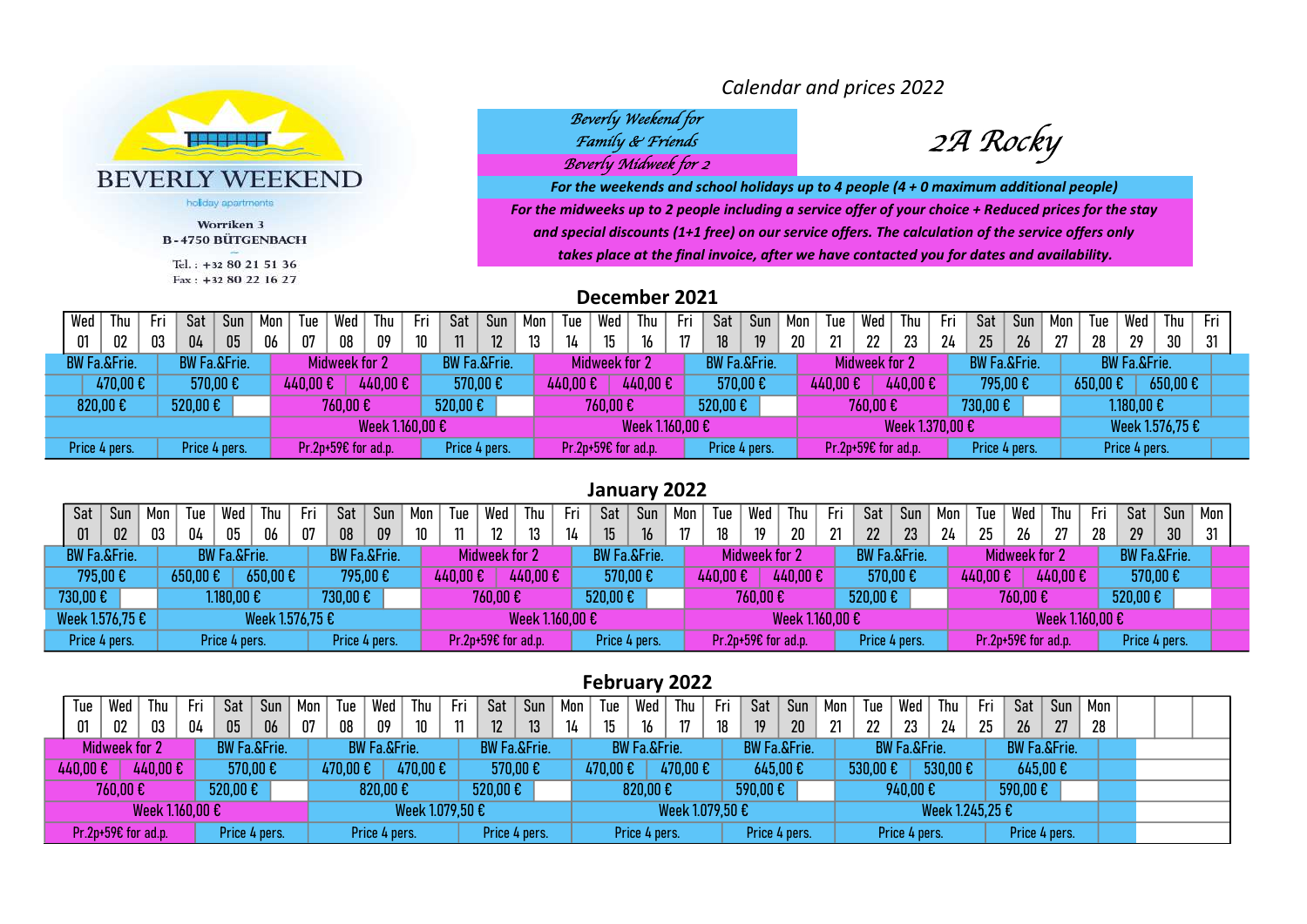### March 2022

| lue     |                         |                 | Thu     | -Fr | Sat           | Sun                     | Mon | lue     | Wed                 | Thu             | -Fri | Sat     | Sun                     | Mon | Tue     | Wed                 | Thu             | Fri | Sat                     | Sun             | Mon | Tue     | Wed                           | Thu                | -Fre | Sat                     | Sun | Mon . | Tue      | Wed                 | Thu     |
|---------|-------------------------|-----------------|---------|-----|---------------|-------------------------|-----|---------|---------------------|-----------------|------|---------|-------------------------|-----|---------|---------------------|-----------------|-----|-------------------------|-----------------|-----|---------|-------------------------------|--------------------|------|-------------------------|-----|-------|----------|---------------------|---------|
| 01      | 02                      |                 | 03      | 04  | 05            | 06                      | 07  | 08      | 09                  | 10              |      | 12      | 13                      |     | 15      | 16                  |                 | 18  | 19                      | 20 <sub>2</sub> | 21  | າາ      | 23                            | 24                 | クら   | 26                      | 27  | 28    | 29       | 30                  | 31      |
|         | <b>BW Fa.&amp;Frie.</b> |                 |         |     |               | <b>BW Fa.&amp;Frie.</b> |     |         | Midweek for 2       |                 |      |         | <b>BW Fa.&amp;Frie.</b> |     |         | Midweek for 2       |                 |     | <b>BW Fa.&amp;Frie.</b> |                 |     |         | Midweek for 2                 |                    |      | <b>BW Fa.&amp;Frie.</b> |     |       |          | Midweek for 2       |         |
| 530,006 |                         |                 | 530,00€ |     | 645,00€       |                         |     | 440,00€ |                     | 440,00€         |      |         | 570,00€                 |     | 440,00€ |                     | 440,00€         |     |                         | 570,00 €        |     | 440,00€ |                               | $440,00 \text{ E}$ |      | 570,00€                 |     |       | 440,00 € |                     | 440,00€ |
|         | 940,00€                 |                 |         |     | 590,00€       |                         |     |         | 760,00€             |                 |      | 520,00€ |                         |     |         | 760,00€             |                 |     | $520,00 \text{ E}$      |                 |     |         | 760,00€                       |                    |      | 520,00€                 |     |       |          | 760,00€             |         |
|         |                         | Week 1.245.25 € |         |     |               |                         |     |         |                     | Week 1.160.00 € |      |         |                         |     |         |                     | Week 1.160,00 € |     |                         |                 |     |         |                               | Week 1.160,00 €    |      |                         |     |       |          | Week 1.160,00 €     |         |
|         | Price 4 pers.           |                 |         |     | Price 4 pers. |                         |     |         | Pr.2p+59€ for ad.p. |                 |      |         | Price 4 pers.           |     |         | Pr.2p+59€ for ad.p. |                 |     | Price 4 pers.           |                 |     |         | Pr.2p+59 $\epsilon$ for ad.p. |                    |      | Price 4 pers.           |     |       |          | Pr.2p+59€ for ad.p. |         |

## April 2022

| Fri                                                                                                                    | Sat | Sun | Mon | Tue                     | Wed           | -Ihu            | Fri                     | Sat                   | Sun           | Mon | Tue                     | Wed                  | Thu             | -Fri                    | Sat     | Sun           | Mon    | Tue                     | Wed                     | Thu             | Fri                     | Sat                    | Sun           | Mon | Tue                     | Wed                  | Thu             | Fri                     | Sat                   |  |
|------------------------------------------------------------------------------------------------------------------------|-----|-----|-----|-------------------------|---------------|-----------------|-------------------------|-----------------------|---------------|-----|-------------------------|----------------------|-----------------|-------------------------|---------|---------------|--------|-------------------------|-------------------------|-----------------|-------------------------|------------------------|---------------|-----|-------------------------|----------------------|-----------------|-------------------------|-----------------------|--|
| 04<br>03<br>01<br><b>BW Fa.&amp;Frie.</b><br>720,00€<br>$660,00 \text{ }\mathbf{\epsilon}$<br>Week 1.160,00 $\epsilon$ |     | 05  | 06  | 07                      | 08            | 09              | 10                      | 11                    | 12            |     | 14                      |                      | 16              | 17                      | 18      | 19            | $20\,$ | 21                      | 22                      | 23              | 24                      | 25                     | 26            | 27  | 28                      | 29                   | 30 <sup>°</sup> |                         |                       |  |
|                                                                                                                        |     |     |     | <b>BW Fa.&amp;Frie.</b> |               |                 | <b>BW Fa.&amp;Frie.</b> |                       |               |     | <b>BW Fa.&amp;Frie.</b> |                      |                 | <b>BW Fa.&amp;Frie.</b> |         |               |        | <b>BW Fa.&amp;Frie.</b> |                         |                 | <b>BW Fa.&amp;Frie.</b> |                        |               |     | <b>BW Fa.&amp;Frie.</b> |                      |                 | <b>BW Fa.&amp;Frie.</b> |                       |  |
|                                                                                                                        |     |     |     | 590,00€                 |               | 590,00€         |                         | 720,00€               |               |     | 590,00€                 |                      | 590,00€         |                         |         | 720,00€       |        | 590,00€                 |                         | 590,00€         |                         |                        | 720,00€       |     | 590,00€                 |                      | 590,00€         |                         | 720,00€               |  |
|                                                                                                                        |     |     |     |                         | 0.060, 000    |                 |                         | $660,00 \text{ } \in$ |               |     |                         | $1.060,00 \text{ }€$ |                 |                         | 660,00€ |               |        |                         | $1.060,00 \text{ } \in$ |                 |                         | $660,00$ $\varepsilon$ |               |     |                         | $1.060,00 \text{ }€$ |                 |                         | $660,00 \text{ } \in$ |  |
|                                                                                                                        |     |     |     |                         |               | Week 1.411,00 € |                         |                       |               |     |                         |                      | Week 1.411.00 € |                         |         |               |        |                         |                         | Week 1.411,00 € |                         |                        |               |     |                         |                      | Week 1.411,00 € |                         |                       |  |
| Price 4 pers.                                                                                                          |     |     |     |                         | Price 4 pers. |                 |                         |                       | Price 4 pers. |     |                         | Price 4 pers.        |                 |                         |         | Price 4 pers. |        |                         | Price 4 pers.           |                 |                         |                        | Price 4 pers. |     |                         | Price 4 pers.        |                 |                         | Price 4 pers.         |  |

### May 2022

| Sun<br>01<br>02<br><b>BW Fa.&amp;Frie.</b> |  | Tue     | Wed                     | 1hu             | Fri | Sat                     | Sun           | Mon | Tue     | Wed                 | Thu             | Fri | Sat                        | Sun |    | Tue      | Wed                  | Thu             | Fri | Sat                                | Sun           | Mon | Tue     | Wed                     | $T$ hu          | Fri | Sat                | Sun                     | Mon | Tue                         |  |
|--------------------------------------------|--|---------|-------------------------|-----------------|-----|-------------------------|---------------|-----|---------|---------------------|-----------------|-----|----------------------------|-----|----|----------|----------------------|-----------------|-----|------------------------------------|---------------|-----|---------|-------------------------|-----------------|-----|--------------------|-------------------------|-----|-----------------------------|--|
|                                            |  | 03      | 04                      | 05              | 06  | 07                      | 08            | 09  | 10      |                     |                 | 12  | 14                         | 15  | 16 |          |                      | 19              | 20  | 21                                 | 22            | າາ  | 24      | 25                      | 26              | 27  | 28                 | 29                      | 30  | 31                          |  |
|                                            |  |         | <b>BW Fa.&amp;Frie.</b> |                 |     | <b>BW Fa.&amp;Frie.</b> |               |     |         | Midweek for 2       |                 |     | <b>BW Fa.&amp;Frie.</b>    |     |    |          | <b>Midweek for 2</b> |                 |     | <b>BW Fa.&amp;Frie.</b>            |               |     |         | <b>BW Fa.&amp;Frie.</b> |                 |     |                    | <b>BW Fa.&amp;Frie.</b> |     | <b>BW Fa.&amp;Frie.</b>     |  |
| 720,00€                                    |  | 590,00€ |                         | 590,00€         |     | 720,00€                 |               |     | 440,00€ |                     | 440,00€         |     | 720,00€                    |     |    | 440,00 € |                      | 440,00€         |     |                                    | 720,00€       |     | 590,00€ |                         | 590,00€         |     |                    | 720,00€                 |     | $530,00 \text{ }\mathsf{E}$ |  |
|                                            |  |         | $1.060,00 \text{ E}$    |                 |     | $660,00 \text{ } \in$   |               |     |         | 760.00€             |                 |     | $660,00 \text{ } \epsilon$ |     |    |          | 760.00€              |                 |     | $660,00 \text{ }\mathbf{\epsilon}$ |               |     |         | $1.060,00 \in \}$       |                 |     | $660,00 \text{ E}$ |                         |     | $940,00$ $\varepsilon$      |  |
|                                            |  |         |                         | Week 1.411.00 € |     |                         |               |     |         |                     | Week 1.300,00 € |     |                            |     |    |          |                      | Week 1.300,00 € |     |                                    |               |     |         |                         | Week 1.411,00 € |     |                    |                         |     |                             |  |
| Price 4 pers.                              |  |         | Price 4 pers.           |                 |     |                         | Price 4 pers. |     |         | Pr.2p+59€ for ad.p. |                 |     | Price 4 pers.              |     |    |          | Pr.2p+59€ for ad.p.  |                 |     |                                    | Price 4 pers. |     |         | Price 4 pers.           |                 |     |                    | Price 4 pers.           |     |                             |  |

#### June 2022

| Wed     | Thu                     | Fri             | Sat                     | Sun           | Mon | lue                        | Wed                     | Thu             | -Fr             | Sat                     | Sun | Mon | Tue     | Wed                   | Thu             | Fri | Sat                         | Sun             | Mon | Tue      | Wed                 | Thu             | - Fri | Sat                        | Sun | Mon | Tue     | Wed                     | Thu               |  |
|---------|-------------------------|-----------------|-------------------------|---------------|-----|----------------------------|-------------------------|-----------------|-----------------|-------------------------|-----|-----|---------|-----------------------|-----------------|-----|-----------------------------|-----------------|-----|----------|---------------------|-----------------|-------|----------------------------|-----|-----|---------|-------------------------|-------------------|--|
| 01      | 02                      | 03              | 04                      | 05            | 06  | 07                         | $08\,$                  | 09              | 10 <sup>°</sup> | 11                      | 12  |     | 14      | 15                    | 16              | 17  | 18                          | 19 <sup>°</sup> | 20  | 21       | 22                  | 23              | 24    | 25                         | 26  | 27  | 28      | 29                      | 30                |  |
|         | <b>BW Fa.&amp;Frie.</b> |                 | <b>BW Fa.&amp;Frie.</b> |               |     |                            | <b>BW Fa.&amp;Frie.</b> |                 |                 | <b>BW Fa.&amp;Frie.</b> |     |     |         | <b>Midweek for 2</b>  |                 |     | <b>BW Fa.&amp;Frie.</b>     |                 |     |          | Midweek for 2       |                 |       | <b>BW Fa.&amp;Frie.</b>    |     |     |         | <b>BW Fa.&amp;Frie.</b> |                   |  |
|         | 530,00€                 |                 | 645,00€                 |               |     | $530,00 \text{ } \epsilon$ |                         | 530,00€         |                 | 645,00E                 |     |     | 440,00€ |                       | 530,00€         |     | 645,00€                     |                 |     | 440,00 € |                     | 440,00€         |       | $645,00 \text{ } \epsilon$ |     |     | 530,00€ |                         | 530,00 $\epsilon$ |  |
| 940,00€ |                         |                 | 590,00€                 |               |     |                            | 940,00€                 |                 |                 | 590,00€                 |     |     |         | 760,00€               |                 |     | $590,00 \text{ }\mathsf{E}$ |                 |     |          | 760,00€             |                 |       | 590,00€                    |     |     |         | 940,00€                 |                   |  |
|         |                         | Week 1.411,00 € |                         |               |     |                            |                         | Week 1.245,25 € |                 |                         |     |     |         |                       | Week 1.230,00 € |     |                             |                 |     |          |                     | Week 1.230,00 € |       |                            |     |     |         |                         |                   |  |
|         | Price 4 pers.           |                 |                         | Price 4 pers. |     |                            | Price 4 pers.           |                 |                 | Price 4 pers.           |     |     |         | $Pr.2p+59E$ for ad.p. |                 |     | Price 4 pers.               |                 |     |          | Pr.2p+59€ for ad.p. |                 |       | Price 4 pers.              |     |     |         | Price 4 pers.           |                   |  |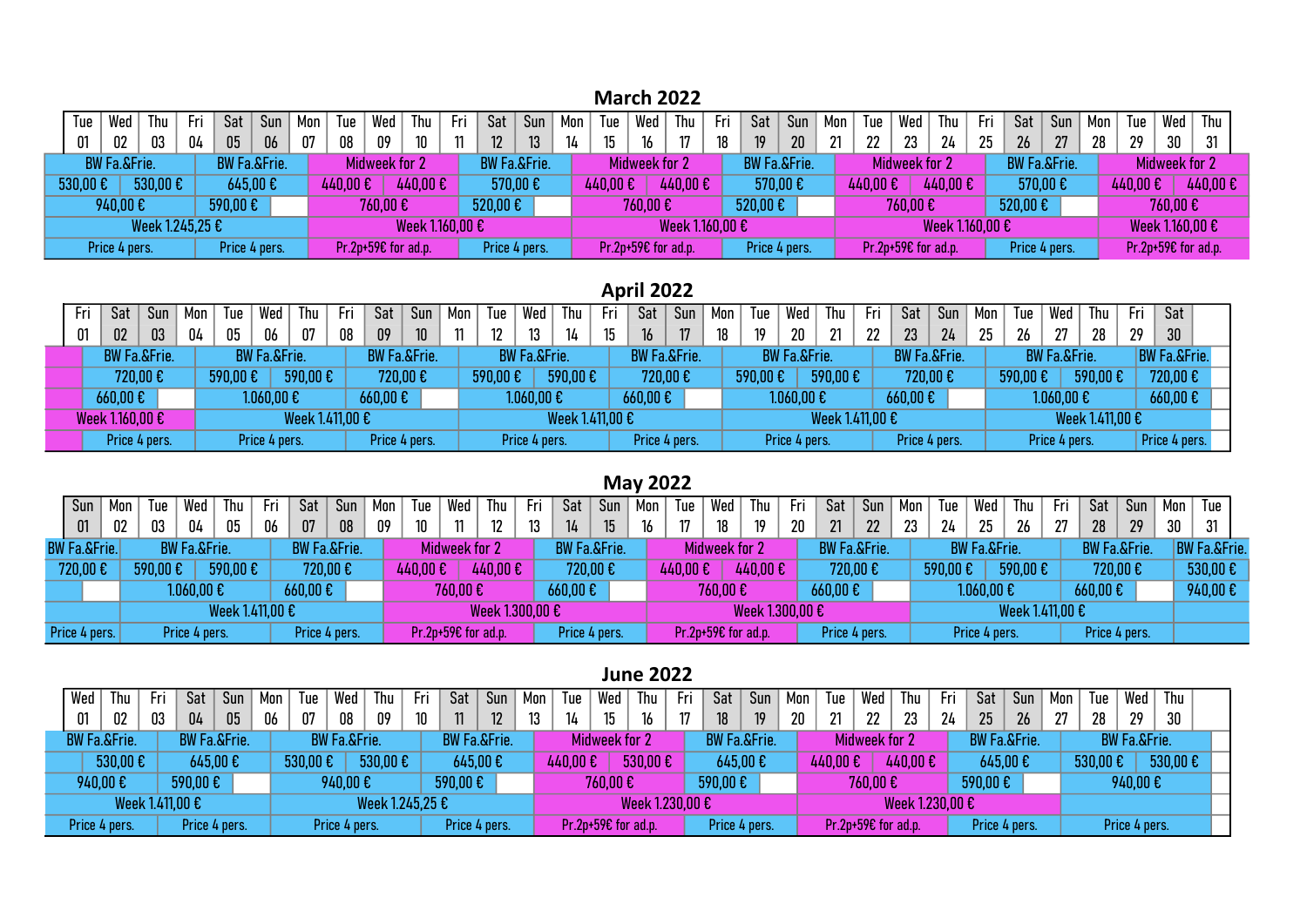July 2022

| Fri           | Sat | Sun                     | Mon | Tue           | Wed                     | Thu             | Fri | Sat                                | Sun             | Mon | Tue           | Wed                     | Thu             | Fri | Sat                     | 'Sun | Mon | Tue           | Wed                     | Thu             | Fri           | Sat                     | Sun | Mon | Tue           | Wed                     | Thu             | Fri           | Sat                     | Sun |
|---------------|-----|-------------------------|-----|---------------|-------------------------|-----------------|-----|------------------------------------|-----------------|-----|---------------|-------------------------|-----------------|-----|-------------------------|------|-----|---------------|-------------------------|-----------------|---------------|-------------------------|-----|-----|---------------|-------------------------|-----------------|---------------|-------------------------|-----|
| 01            | 02  | 03                      | 04  | 05            | 06                      | 07              | 08  | 09                                 | 10 <sup>°</sup> |     | 12            | 13                      | 14              | 15  | 16                      | 17   | 18  | 19            | 20                      | 21              | 22            | 23                      | 24  | 25  | 26            | 27                      | 28              | 29            | 30                      | 31  |
|               |     | <b>BW Fa.&amp;Frie.</b> |     |               | <b>BW Fa.&amp;Frie.</b> |                 |     | <b>BW Fa.&amp;Frie.</b>            |                 |     |               | <b>BW Fa.&amp;Frie.</b> |                 |     | <b>BW Fa.&amp;Frie.</b> |      |     |               | <b>BW Fa.&amp;Frie.</b> |                 |               | <b>BW Fa.&amp;Frie.</b> |     |     |               | <b>BW Fa.&amp;Frie.</b> |                 |               | <b>BW Fa.&amp;Frie.</b> |     |
| 720,00 €      |     |                         |     | 590,00 €      |                         | 590,00€         |     |                                    | 720,00€         |     | 590,00€       |                         | 590,00€         |     | 720,00€                 |      |     | 590,00€       |                         | 590,00€         |               | 720,00€                 |     |     | 590,00€       |                         | 590,00€         |               | 720,00 €                |     |
| 660,00€       |     |                         |     |               | $1.060,00 \text{ }€$    |                 |     | $660,00 \text{ }\mathbf{\epsilon}$ |                 |     |               | $1.060,00 \text{ €}$    |                 |     | 660,00€                 |      |     |               | $1.060,00 \text{ }€$    |                 |               | 660,00€                 |     |     |               | $1.060,00 \text{ } \in$ |                 |               | $660,00 \text{ } \in$   |     |
|               |     |                         |     |               |                         | Week 1.411,00 € |     |                                    |                 |     |               |                         | Week 1.411,00 € |     |                         |      |     |               |                         | Week 1.411,00 € |               |                         |     |     |               |                         | Week 1.411,00 € |               |                         |     |
| Price 4 pers. |     |                         |     | Price 4 pers. |                         |                 |     | Price 4 pers.                      |                 |     | Price 4 pers. |                         |                 |     | Price 4 pers.           |      |     | Price 4 pers. |                         |                 | Price 4 pers. |                         |     |     | Price 4 pers. |                         |                 | Price 4 pers. |                         |     |

### August 2022

| Wed<br>Mon<br>Tue<br>01<br>02<br>03<br><b>BW Fa.&amp;Frie.</b><br>590,00€<br>$1.060,00 \text{ }€$ |  | Thu           | Fri             | Sat | Sun                     | Mon           | Tue | Wed     | Thu                     | Fri             | Sat             | Sur                     | Mon           | Tue              | Wed     | Thu                     | Fri             | Sat | Sun             | Mon                     | Tue | Wed     | hu                      | Fri             | Sat | Sun                                | Mon | Tue | Wed                     |                 |  |
|---------------------------------------------------------------------------------------------------|--|---------------|-----------------|-----|-------------------------|---------------|-----|---------|-------------------------|-----------------|-----------------|-------------------------|---------------|------------------|---------|-------------------------|-----------------|-----|-----------------|-------------------------|-----|---------|-------------------------|-----------------|-----|------------------------------------|-----|-----|-------------------------|-----------------|--|
|                                                                                                   |  |               | 04              |     | 06                      | 07            | 08  | 09      | 10                      | 11              | 12 <sup>2</sup> | 13                      |               | 15 <sup>15</sup> | 16      | 17                      | 18              | 19  | 20 <sub>2</sub> | 21                      | າາ  | 23      | 24                      | 25              | 26  | 27                                 | 28  | 29  | 30                      | 31              |  |
|                                                                                                   |  |               |                 |     | <b>BW Fa.&amp;Frie.</b> |               |     |         | <b>BW Fa.&amp;Frie.</b> |                 |                 | <b>BW Fa.&amp;Frie.</b> |               |                  |         | <b>BW Fa.&amp;Frie.</b> |                 |     |                 | <b>BW Fa.&amp;Frie.</b> |     |         | <b>BW Fa.&amp;Frie.</b> |                 |     | <b>BW Fa.&amp;Frie.</b>            |     |     | <b>BW Fa.&amp;Frie.</b> |                 |  |
|                                                                                                   |  |               | 590,00€         |     |                         | 720,00€       |     | 590,00€ |                         | 590,00€         |                 | 720,00€                 |               |                  | 590,00€ |                         | 590,00€         |     |                 | 720,00€                 |     | 590,00€ |                         | 710,00€         |     | 870,00€                            |     |     | 530,00€                 |                 |  |
|                                                                                                   |  |               |                 |     | 660,00€                 |               |     |         | $1.060,00 \text{ } \in$ |                 |                 | $660,00$ €              |               |                  |         | $1.060,00 \text{ }€$    |                 |     | 660,00€         |                         |     |         | $1.060,00 \text{ }€$    |                 |     | $800,00 \text{ }\mathbf{\epsilon}$ |     |     | 940,00€                 |                 |  |
|                                                                                                   |  |               | Week 1.411.00 € |     |                         |               |     |         |                         | Week 1.411,00 € |                 |                         |               |                  |         |                         | Week 1.411,00 € |     |                 |                         |     |         |                         | Week 1.411,00 € |     |                                    |     |     |                         | Week 1.245,25 € |  |
|                                                                                                   |  | Price 4 pers. |                 |     |                         | Price 4 pers. |     |         | Price 4 pers.           |                 |                 |                         | Price 4 pers. |                  |         | Price 4 pers.           |                 |     |                 | Price 4 pers.           |     |         | Price 4 pers.           |                 |     | Price 4 pers.                      |     |     | Price 4 pers.           |                 |  |

## September 2022

| Thu<br>- Fri<br>01<br>02<br><b>BW Fa.&amp;Frie.</b><br>530,00€<br>940,00€    |  | Sat           | Sun | Mon | Tue      | Wed                 | Thu             | Fri             | Sat                     | Sun | Mon | Tue     | Wed                 | Thu             | Fri | Sat                     | Sun | Mon | Tue     | Wed                 | Thu             | Fri | Sat                     | Sun | Mon | Tue     | Wed                  | Thu             | Fri |  |
|------------------------------------------------------------------------------|--|---------------|-----|-----|----------|---------------------|-----------------|-----------------|-------------------------|-----|-----|---------|---------------------|-----------------|-----|-------------------------|-----|-----|---------|---------------------|-----------------|-----|-------------------------|-----|-----|---------|----------------------|-----------------|-----|--|
| 03<br>04<br><b>BW Fa.&amp;Frie.</b><br>645,00€<br>590,00€<br>Week 1.245,25 € |  |               | 05  | 06  | 07       | 08                  | 09              | 10 <sup>1</sup> | 11                      | 12  |     | 14      | 15                  | 16              | 17  | 18                      |     | 20  | 21      | 22                  |                 | 24  | 25                      | 26  | ባ7  | 28      | 29                   | 30              |     |  |
|                                                                              |  |               |     |     |          | Midweek for 2       |                 |                 | <b>BW Fa.&amp;Frie.</b> |     |     |         | Midweek for 2       |                 |     | <b>BW Fa.&amp;Frie.</b> |     |     |         | Midweek for 2       |                 |     | <b>BW Fa.&amp;Frie.</b> |     |     |         | <b>Midweek for 2</b> |                 |     |  |
|                                                                              |  |               |     |     | 440,00 € |                     | 440,00€         |                 | 645,00€                 |     |     | 440,00€ |                     | 440,00€         |     | 645,00€                 |     |     | 440,00€ |                     | 440,00€         |     | 645,00€                 |     |     | 440,00€ |                      | 440,00€         |     |  |
|                                                                              |  |               |     |     |          | 760,00€             |                 |                 | 590,00€                 |     |     |         | 760.00€             |                 |     | 590,00€                 |     |     |         | 760,00€             |                 |     | 590,00€                 |     |     |         | 760,00€              |                 |     |  |
|                                                                              |  |               |     |     |          |                     | Week 1.230,00 € |                 |                         |     |     |         |                     | Week 1.230,00 € |     |                         |     |     |         |                     | Week 1.230.00 € |     |                         |     |     |         |                      | Week 1.230,00 € |     |  |
|                                                                              |  | Price 4 pers. |     |     |          | Pr.2p+59€ for ad.p. |                 |                 | Price 4 pers.           |     |     |         | Pr.2p+59€ for ad.p. |                 |     | Price 4 pers.           |     |     |         | Pr.2p+59€ for ad.p. |                 |     | Price 4 pers.           |     |     |         | Pr.2p+59€ for ad.p.  |                 |     |  |

#### Oktober 2022

| Sat     | Sur                                       | Mon | Tue        | Wed                     | Thu             | Fri | Sat                     | Sun | Mon | Tue      | Wed                     | Thu             | Fri | Sat                                | Sun           | Mon | Tue     | Wed                     | Thu             | Fri | Sat                     | Sun | Mon | lue     | Wed                     | Thu             | - -<br>-Fr' | Sat                     | Sun | Mon |
|---------|-------------------------------------------|-----|------------|-------------------------|-----------------|-----|-------------------------|-----|-----|----------|-------------------------|-----------------|-----|------------------------------------|---------------|-----|---------|-------------------------|-----------------|-----|-------------------------|-----|-----|---------|-------------------------|-----------------|-------------|-------------------------|-----|-----|
| 01      | 02                                        | 03  | 04         | 05                      | 06              | 07  | 08                      | 09  | 10  | 11       | 12 <sup>°</sup>         | 13              | 14  | 15 <sup>15</sup>                   | 16            |     |         | 19                      | 20              | 21  | 22                      | າາ  | 24  | 25      | 26                      | 27              | 28          | 29                      | 30  | 31  |
|         | <b>BW Fa.&amp;Frie.</b>                   |     |            | <b>BW Fa.&amp;Frie.</b> |                 |     | <b>BW Fa.&amp;Frie.</b> |     |     |          | <b>BW Fa.&amp;Frie.</b> |                 |     | <b>BW Fa.&amp;Frie.</b>            |               |     |         | <b>BW Fa.&amp;Frie.</b> |                 |     | <b>BW Fa.&amp;Frie.</b> |     |     |         | <b>BW Fa.&amp;Frie.</b> |                 |             | <b>BW Fa.&amp;Frie.</b> |     |     |
|         | $645,00$ €                                |     | $530,00$ € |                         | 530,00€         |     | 645,00€                 |     |     | 530,00 € |                         | 530,00€         |     |                                    | 720,00€       |     | 590,00€ |                         | 590,00€         |     | 720,00€                 |     |     | 590,00€ |                         | 590,00€         |             | 720,00€                 |     |     |
| 590,00€ |                                           |     |            | 940,00€                 |                 |     | 590,00€                 |     |     |          | 940,00€                 |                 |     | $660,00 \text{ }\mathbf{\epsilon}$ |               |     |         | $1.060,00 \; \text{E}$  |                 |     | $660,00 \text{ E}$      |     |     |         | $1.060,00 \in \}$       |                 |             | $660,00 \text{ } \in$   |     |     |
|         |                                           |     |            |                         | Week 1.245,25 € |     |                         |     |     |          |                         | Week 1.245,25 € |     |                                    |               |     |         |                         | Week 1.411,00 € |     |                         |     |     |         |                         | Week 1.411,00 € |             |                         |     |     |
|         | Week 1.230,00 $\epsilon$<br>Price 4 pers. |     |            | Price 4 pers.           |                 |     | Price 4 pers.           |     |     |          | Price 4 pers.           |                 |     |                                    | Price 4 pers. |     |         | Price 4 pers.           |                 |     | Price 4 pers.           |     |     |         | Price 4 pers.           |                 |             | Price 4 pers.           |     |     |